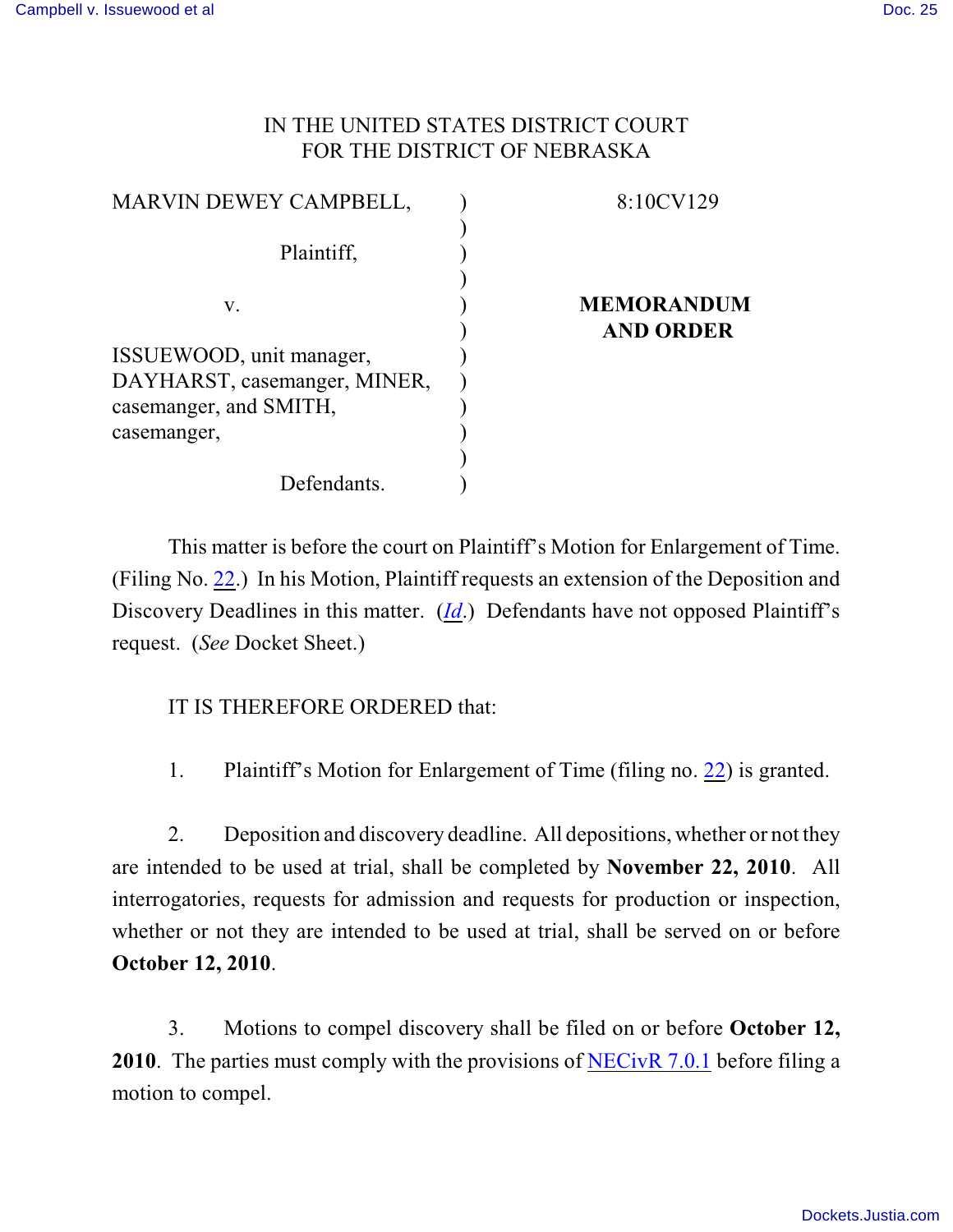4. Dispositive Motions. All dispositive motions shall be filed on or before **December 22, 2010**. The parties must comply with the provisions of [NECivR 7.0.1](http://www.ned.uscourts.gov/localrules/NECivR.20091030.pdf) and [NECivR 56.1](http://www.ned.uscourts.gov/localrules/NECivR.20091030.pdf) when filing summary judgment motions.

- 5. Pretrial Conference.
	- a. Defense counsel will have the primary responsibility for drafting the Order on Final PretrialConference, pursuant to the format and requirements set out in NECivR  $16.2(a)(2)$ . The plaintiff will be responsible for cooperating in the preparation and signing of the final version of the Order. The Order should be submitted to the plaintiff and to any other parties by **February 22, 2011**. The plaintiff shall provide additions and/or proposed deletions to Defense counsel by **March 8, 2011**. Defense counsel shall submit the Proposed Order on Final Pretrial Conference to the court by no later than **March 22, 2011**. If a party proposes an addition or deletion which is not agreed to by all the other parties, that fact should be noted in the text of the document. The Proposed Order on Final Pretrial Conference must be signed by all pro se parties and by counsel for all represented parties.
	- b. The Final Pretrial Conference will be held before the undersigned Magistrate Judge on **April 7, 2011, at 11:00 a.m.** Prior to the pretrial conference, all items as directed in [NECivR 16.2](http://www.ned.uscourts.gov/localrules/NECivR.20091030.pdf) and full preparation shall have been completed so that trial may begin at any time following the Pretrial Conference.
	- c. If a plaintiff is held in an institution, the pretrial conference will